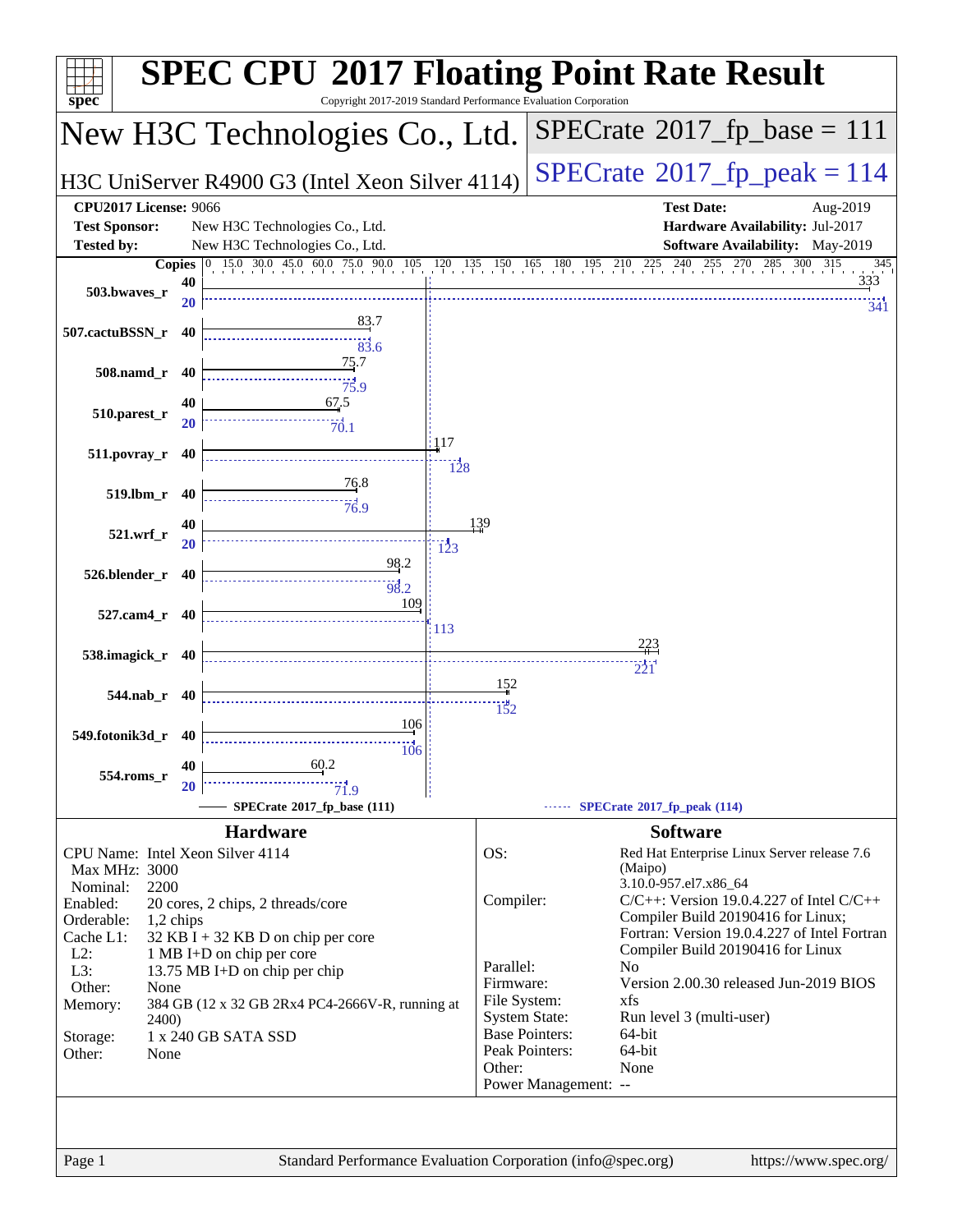| $spec^*$                                                                                                                                                                                                                     |                                                                                               |                |       | <b>SPEC CPU®2017 Floating Point Rate Result</b>                                                          |              |                |       |               |                |              |                |              |                |              |
|------------------------------------------------------------------------------------------------------------------------------------------------------------------------------------------------------------------------------|-----------------------------------------------------------------------------------------------|----------------|-------|----------------------------------------------------------------------------------------------------------|--------------|----------------|-------|---------------|----------------|--------------|----------------|--------------|----------------|--------------|
| Copyright 2017-2019 Standard Performance Evaluation Corporation<br>$SPECTate$ <sup>®</sup> 2017_fp_base = 111<br>New H3C Technologies Co., Ltd.                                                                              |                                                                                               |                |       |                                                                                                          |              |                |       |               |                |              |                |              |                |              |
| $SPECTate@2017_fp\_peak = 114$<br>H3C UniServer R4900 G3 (Intel Xeon Silver 4114)                                                                                                                                            |                                                                                               |                |       |                                                                                                          |              |                |       |               |                |              |                |              |                |              |
| <b>Test Date:</b><br>CPU2017 License: 9066<br>Aug-2019                                                                                                                                                                       |                                                                                               |                |       |                                                                                                          |              |                |       |               |                |              |                |              |                |              |
|                                                                                                                                                                                                                              | <b>Test Sponsor:</b><br>Hardware Availability: Jul-2017<br>New H3C Technologies Co., Ltd.     |                |       |                                                                                                          |              |                |       |               |                |              |                |              |                |              |
|                                                                                                                                                                                                                              | <b>Tested by:</b><br>New H3C Technologies Co., Ltd.<br><b>Software Availability:</b> May-2019 |                |       |                                                                                                          |              |                |       |               |                |              |                |              |                |              |
| <b>Results Table</b>                                                                                                                                                                                                         |                                                                                               |                |       |                                                                                                          |              |                |       |               |                |              |                |              |                |              |
|                                                                                                                                                                                                                              |                                                                                               |                |       | <b>Base</b>                                                                                              |              |                |       |               |                |              | <b>Peak</b>    |              |                |              |
| <b>Benchmark</b>                                                                                                                                                                                                             | <b>Copies</b>                                                                                 | <b>Seconds</b> | Ratio | <b>Seconds</b>                                                                                           | <b>Ratio</b> | <b>Seconds</b> | Ratio | <b>Copies</b> | <b>Seconds</b> | <b>Ratio</b> | <b>Seconds</b> | <b>Ratio</b> | <b>Seconds</b> | <b>Ratio</b> |
| 503.bwaves_r                                                                                                                                                                                                                 | 40                                                                                            | 1204           | 333   | 1204                                                                                                     | 333          | 1203           | 333   | 20            | 589            | 340          | 589            | 341          | 588            | 341          |
| 507.cactuBSSN r                                                                                                                                                                                                              | 40                                                                                            | 605            | 83.7  | 605                                                                                                      | 83.7         | 605            | 83.7  | 40            | 605            | 83.7         | 605            | 83.6         | 606            | 83.6         |
| $508$ .namd $r$                                                                                                                                                                                                              | 40                                                                                            | 504            | 75.4  | 502                                                                                                      | 75.7         | 502            | 75.7  | 40            | 500            | 76.1         | 501            | 75.9         | 501            | 75.9         |
| $510.parest_r$                                                                                                                                                                                                               | 40                                                                                            | 1528           | 68.5  | 1551                                                                                                     | 67.5         | 1553           | 67.4  | 20            | 746            | 70.2         | 747            | 70.1         | 746            | 70.1         |
| 511.povray_r                                                                                                                                                                                                                 | 40                                                                                            | 792            | 118   | 796                                                                                                      | 117          | 799            | 117   | 40            | 725            | 129          | 728            | 128          | 727            | 128          |
| 519.lbm r                                                                                                                                                                                                                    | 40                                                                                            | 549            | 76.8  | 549                                                                                                      | 76.8         | 549            | 76.8  | 40            | 548            | 76.9         | 548            | 76.9         | 548            | 76.9         |
| 521.wrf r                                                                                                                                                                                                                    | 40                                                                                            | 646            | 139   | 641                                                                                                      | 140          | 663            | 135   | 20            | 367            | 122          | 365            | 123          | 365            | 123          |
| 526.blender r                                                                                                                                                                                                                | 40                                                                                            | 619            | 98.4  | 621                                                                                                      | 98.1         | 621            | 98.2  | 40            | 621            | 98.1         | 620            | 98.3         | 621            | 98.2         |
| 527.cam4 r                                                                                                                                                                                                                   | 40                                                                                            | 640            | 109   | 641                                                                                                      | 109          | 644            | 109   | 40            | 622            | 112          | 620            | <u>113</u>   | 619            | 113          |
| 538.imagick_r                                                                                                                                                                                                                | 40                                                                                            | 450            | 221   | 437                                                                                                      | 228          | 446            | 223   | 40            | 439            | 226          | 450            | 221          | 450            | 221          |
| 544.nab r                                                                                                                                                                                                                    | 40                                                                                            | 440            | 153   | 443                                                                                                      | 152          | 443            | 152   | 40            | 443            | 152          | 440            | 153          | 443            | 152          |
| 549.fotonik3d r                                                                                                                                                                                                              | 40                                                                                            | 1476           | 106   | 1479                                                                                                     | 105          | 1474           | 106   | 40            | 1476           | 106          | 1476           | <b>106</b>   | 1478           | 105          |
| $554$ .roms $r$                                                                                                                                                                                                              | 40                                                                                            | 1056           | 60.2  | 1055                                                                                                     | 60.3         | 1064           | 59.7  | 20            | 442            | 72.0         | 442            | 71.9         | 443            | 71.8         |
| $SPECrate$ <sup>®</sup> 2017_fp_base =                                                                                                                                                                                       |                                                                                               |                | 111   |                                                                                                          |              |                |       |               |                |              |                |              |                |              |
| $SPECrate^*2017_fp\_peak =$                                                                                                                                                                                                  |                                                                                               |                | 114   |                                                                                                          |              |                |       |               |                |              |                |              |                |              |
|                                                                                                                                                                                                                              |                                                                                               |                |       | Results appear in the order in which they were run. Bold underlined text indicates a median measurement. |              |                |       |               |                |              |                |              |                |              |
| <b>Submit Notes</b>                                                                                                                                                                                                          |                                                                                               |                |       |                                                                                                          |              |                |       |               |                |              |                |              |                |              |
| The numactl mechanism was used to bind copies to processors. The config file option 'submit'<br>was used to generate numactl commands to bind each copy to a specific processor.<br>For details, please see the config file. |                                                                                               |                |       |                                                                                                          |              |                |       |               |                |              |                |              |                |              |
| <b>Operating System Notes</b>                                                                                                                                                                                                |                                                                                               |                |       |                                                                                                          |              |                |       |               |                |              |                |              |                |              |

Stack size set to unlimited using "ulimit -s unlimited"

#### **[General Notes](http://www.spec.org/auto/cpu2017/Docs/result-fields.html#GeneralNotes)**

Environment variables set by runcpu before the start of the run: LD\_LIBRARY\_PATH = "/home/speccpu/lib/intel64"

 Binaries compiled on a system with 1x Intel Core i9-799X CPU + 32GB RAM memory using Redhat Enterprise Linux 7.5 Transparent Huge Pages enabled by default Prior to runcpu invocation Filesystem page cache synced and cleared with:<br>sync: echo 3> /proc/sys/vm/drop\_caches /proc/sys/vm/drop\_caches runcpu command invoked through numactl i.e.: numactl --interleave=all runcpu <etc> Yes: The test sponsor attests, as of date of publication, that CVE-2017-5754 (Meltdown) is mitigated in the system as tested and documented.

**(Continued on next page)**

| Page 2 | Standard Performance Evaluation Corporation (info@spec.org) | https://www.spec.org/ |
|--------|-------------------------------------------------------------|-----------------------|
|--------|-------------------------------------------------------------|-----------------------|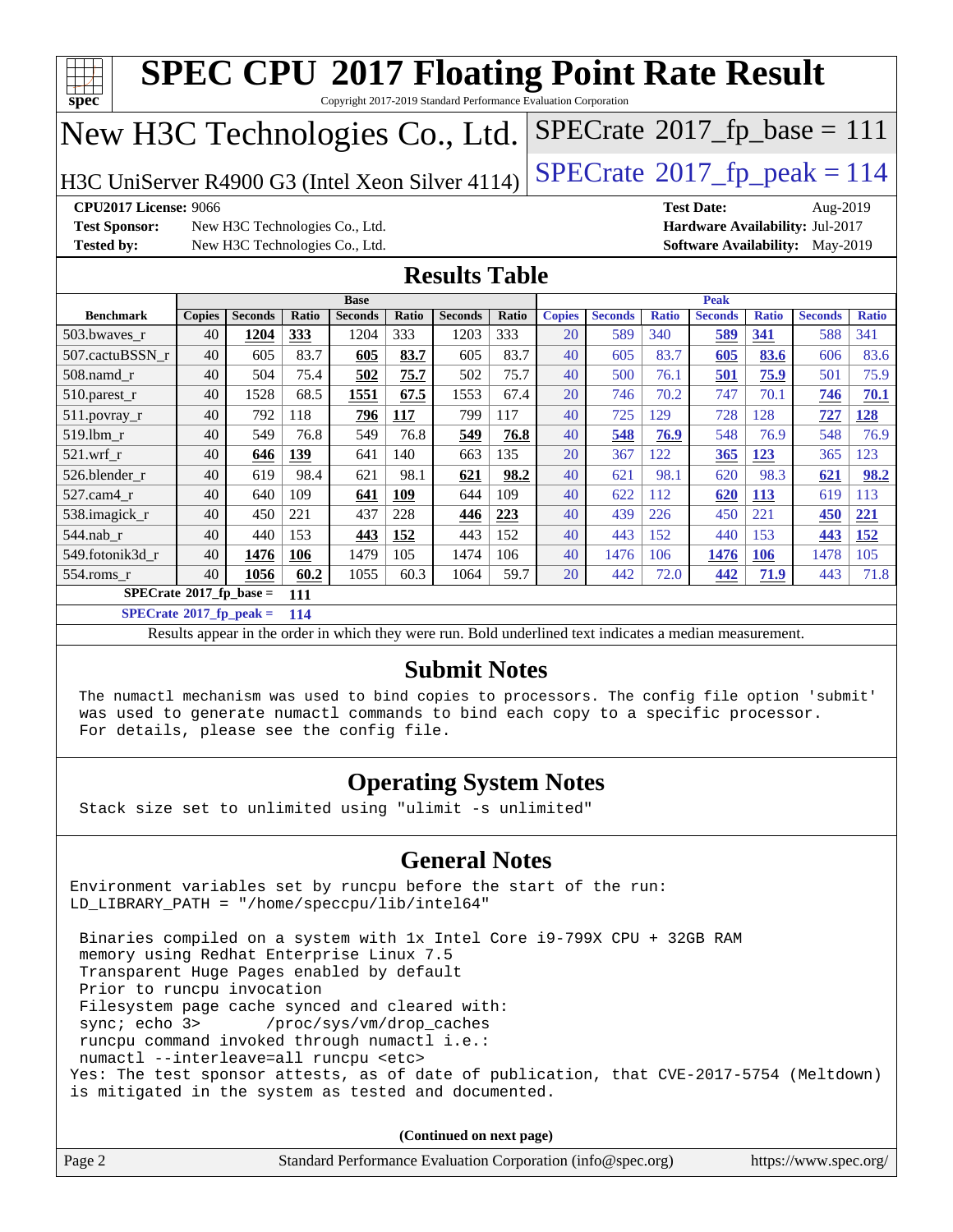

## **[SPEC CPU](http://www.spec.org/auto/cpu2017/Docs/result-fields.html#SPECCPU2017FloatingPointRateResult)[2017 Floating Point Rate Result](http://www.spec.org/auto/cpu2017/Docs/result-fields.html#SPECCPU2017FloatingPointRateResult)**

Copyright 2017-2019 Standard Performance Evaluation Corporation

### New H3C Technologies Co., Ltd.

H3C UniServer R4900 G3 (Intel Xeon Silver 4114)  $\left|$  [SPECrate](http://www.spec.org/auto/cpu2017/Docs/result-fields.html#SPECrate2017fppeak)®[2017\\_fp\\_peak = 1](http://www.spec.org/auto/cpu2017/Docs/result-fields.html#SPECrate2017fppeak)14

 $SPECTate@2017_fp\_base = 111$ 

**[Test Sponsor:](http://www.spec.org/auto/cpu2017/Docs/result-fields.html#TestSponsor)** New H3C Technologies Co., Ltd. **[Hardware Availability:](http://www.spec.org/auto/cpu2017/Docs/result-fields.html#HardwareAvailability)** Jul-2017 **[Tested by:](http://www.spec.org/auto/cpu2017/Docs/result-fields.html#Testedby)** New H3C Technologies Co., Ltd. **[Software Availability:](http://www.spec.org/auto/cpu2017/Docs/result-fields.html#SoftwareAvailability)** May-2019

# **[CPU2017 License:](http://www.spec.org/auto/cpu2017/Docs/result-fields.html#CPU2017License)** 9066 **[Test Date:](http://www.spec.org/auto/cpu2017/Docs/result-fields.html#TestDate)** Aug-2019

#### **[General Notes \(Continued\)](http://www.spec.org/auto/cpu2017/Docs/result-fields.html#GeneralNotes)**

Yes: The test sponsor attests, as of date of publication, that CVE-2017-5753 (Spectre variant 1) is mitigated in the system as tested and documented. Yes: The test sponsor attests, as of date of publication, that CVE-2017-5715 (Spectre variant 2) is mitigated in the system as tested and documented.

#### **[Platform Notes](http://www.spec.org/auto/cpu2017/Docs/result-fields.html#PlatformNotes)**

Page 3 Standard Performance Evaluation Corporation [\(info@spec.org\)](mailto:info@spec.org) <https://www.spec.org/> BIOS Settings: Set DCU Streamer Prefetch to Disabled Set Package C State to C0/C1 State Set XPT Prefetch to Enabled Set LLC Prefetch to Disabled Sysinfo program /home/speccpu/bin/sysinfo Rev: r5974 of 2018-05-19 9bcde8f2999c33d61f64985e45859ea9 running on localhost.localdomain Sun Aug 11 22:44:37 2019 SUT (System Under Test) info as seen by some common utilities. For more information on this section, see <https://www.spec.org/cpu2017/Docs/config.html#sysinfo> From /proc/cpuinfo model name : Intel(R) Xeon(R) Silver 4114 CPU @ 2.20GHz 2 "physical id"s (chips) 40 "processors" cores, siblings (Caution: counting these is hw and system dependent. The following excerpts from /proc/cpuinfo might not be reliable. Use with caution.) cpu cores : 10 siblings : 20 physical 0: cores 0 1 2 3 4 8 9 10 11 12 physical 1: cores 0 1 2 3 4 8 9 10 11 12 From lscpu: Architecture: x86\_64 CPU op-mode(s): 32-bit, 64-bit Byte Order: Little Endian  $CPU(s):$  40 On-line CPU(s) list: 0-39 Thread(s) per core: 2 Core(s) per socket: 10 Socket(s): 2 NUMA node(s): 2 Vendor ID: GenuineIntel CPU family: 6 Model: 85 Model name:  $Intel(R)$  Xeon(R) Silver 4114 CPU @ 2.20GHz Stepping: 4 **(Continued on next page)**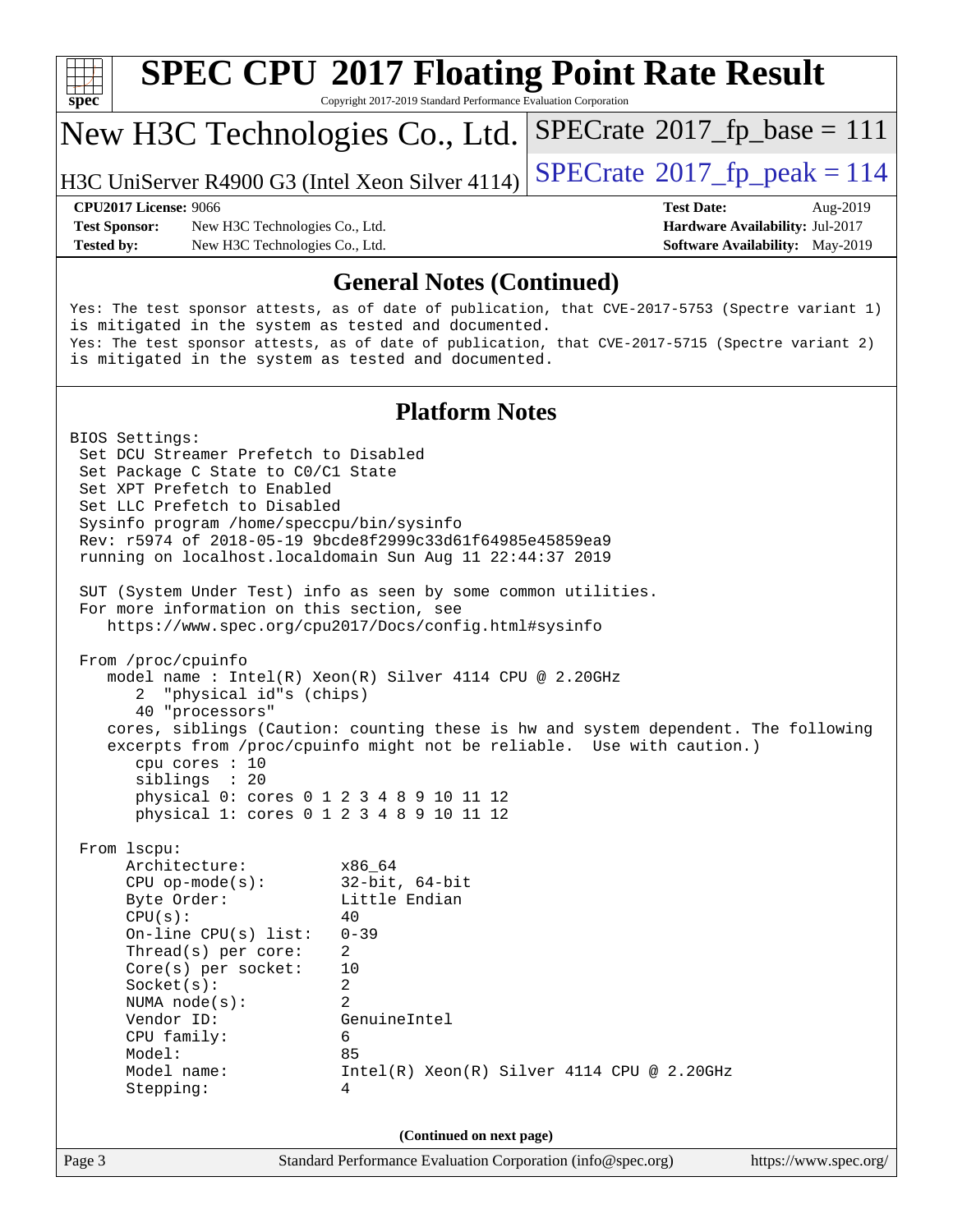

Page 4 Standard Performance Evaluation Corporation [\(info@spec.org\)](mailto:info@spec.org) <https://www.spec.org/>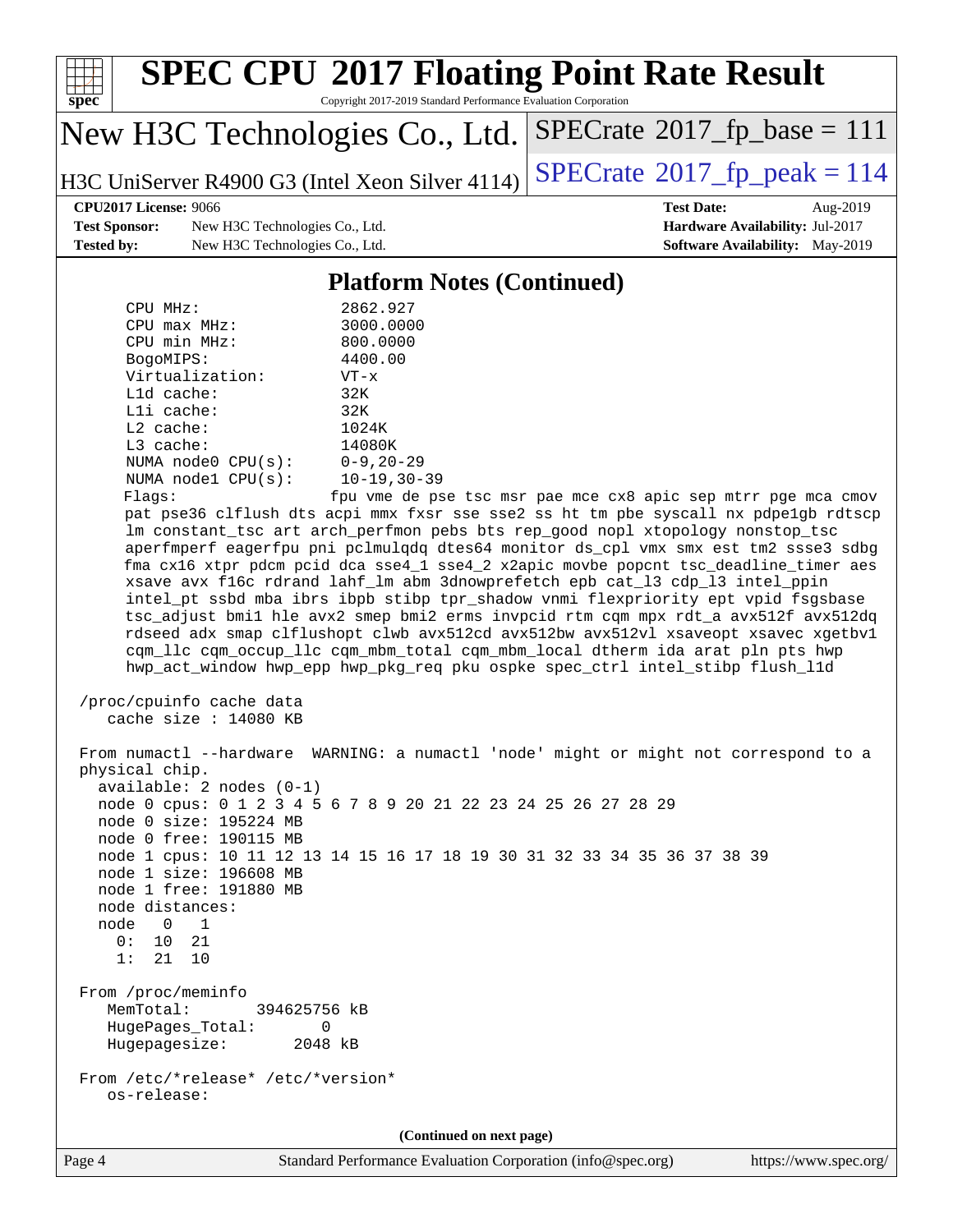| <b>SPEC CPU®2017 Floating Point Rate Result</b><br>Copyright 2017-2019 Standard Performance Evaluation Corporation<br>spec <sup>®</sup>                                                                                                                                                                                                                                                                                                          |                                                                                                     |  |  |  |  |  |
|--------------------------------------------------------------------------------------------------------------------------------------------------------------------------------------------------------------------------------------------------------------------------------------------------------------------------------------------------------------------------------------------------------------------------------------------------|-----------------------------------------------------------------------------------------------------|--|--|--|--|--|
| New H3C Technologies Co., Ltd.                                                                                                                                                                                                                                                                                                                                                                                                                   | $SPECrate^{\circ}2017_fp\_base = 111$                                                               |  |  |  |  |  |
| H3C UniServer R4900 G3 (Intel Xeon Silver 4114)                                                                                                                                                                                                                                                                                                                                                                                                  | $SPECrate^{\circ}2017$ _fp_peak = 114                                                               |  |  |  |  |  |
| <b>CPU2017 License: 9066</b><br><b>Test Sponsor:</b><br>New H3C Technologies Co., Ltd.<br><b>Tested by:</b><br>New H3C Technologies Co., Ltd.                                                                                                                                                                                                                                                                                                    | <b>Test Date:</b><br>Aug-2019<br>Hardware Availability: Jul-2017<br>Software Availability: May-2019 |  |  |  |  |  |
| <b>Platform Notes (Continued)</b>                                                                                                                                                                                                                                                                                                                                                                                                                |                                                                                                     |  |  |  |  |  |
| NAME="Red Hat Enterprise Linux Server"<br>VERSION="7.6 (Maipo)"<br>$ID="rhe1"$<br>ID LIKE="fedora"<br>VARIANT="Server"<br>VARIANT ID="server"<br>VERSION_ID="7.6"<br>PRETTY_NAME="Red Hat Enterprise Linux Server 7.6 (Maipo)"<br>redhat-release: Red Hat Enterprise Linux Server release 7.6 (Maipo)<br>system-release: Red Hat Enterprise Linux Server release 7.6 (Maipo)<br>system-release-cpe: cpe:/o:redhat:enterprise_linux:7.6:ga:server |                                                                                                     |  |  |  |  |  |
| uname $-a$ :<br>Linux localhost.localdomain 3.10.0-957.el7.x86_64 #1 SMP Thu Oct 4 20:48:51 UTC 2018<br>x86_64 x86_64 x86_64 GNU/Linux                                                                                                                                                                                                                                                                                                           |                                                                                                     |  |  |  |  |  |
| Kernel self-reported vulnerability status:                                                                                                                                                                                                                                                                                                                                                                                                       |                                                                                                     |  |  |  |  |  |
| CVE-2017-5754 (Meltdown):<br>Mitigation: PTI<br>CVE-2017-5753 (Spectre variant 1): Mitigation: Load fences, __user pointer sanitization<br>CVE-2017-5715 (Spectre variant 2): Mitigation: IBRS (kernel)                                                                                                                                                                                                                                          |                                                                                                     |  |  |  |  |  |
| run-level 3 Aug 11 22:38                                                                                                                                                                                                                                                                                                                                                                                                                         |                                                                                                     |  |  |  |  |  |
| SPEC is set to: /home/speccpu<br>Size Used Avail Use% Mounted on<br>Filesystem<br>Type<br>37G 133G 22% / home<br>/dev/mapper/rhel-home xfs<br>169G                                                                                                                                                                                                                                                                                               |                                                                                                     |  |  |  |  |  |
| Additional information from dmidecode follows. WARNING: Use caution when you interpret<br>this section. The 'dmidecode' program reads system data which is "intended to allow<br>hardware to be accurately determined", but the intent may not be met, as there are<br>frequent changes to hardware, firmware, and the "DMTF SMBIOS" standard.<br>BIOS American Megatrends Inc. 2.00.30 06/20/2019                                               |                                                                                                     |  |  |  |  |  |
| Memory:<br>12x Micron 36ASF4G72PZ-2G6D1 32 GB 2 rank 2666, configured at 2400<br>12x NO DIMM NO DIMM                                                                                                                                                                                                                                                                                                                                             |                                                                                                     |  |  |  |  |  |
| (End of data from sysinfo program)                                                                                                                                                                                                                                                                                                                                                                                                               |                                                                                                     |  |  |  |  |  |
| <b>Compiler Version Notes</b>                                                                                                                                                                                                                                                                                                                                                                                                                    |                                                                                                     |  |  |  |  |  |
| 519.1bm_r(base, peak) 538.imagick_r(base, peak)<br>C<br>544.nab_r(base, peak)                                                                                                                                                                                                                                                                                                                                                                    | ========================                                                                            |  |  |  |  |  |
| Intel(R) C Intel(R) 64 Compiler for applications running on Intel(R) 64,                                                                                                                                                                                                                                                                                                                                                                         |                                                                                                     |  |  |  |  |  |
| (Continued on next page)                                                                                                                                                                                                                                                                                                                                                                                                                         |                                                                                                     |  |  |  |  |  |
| Page 5<br>Standard Performance Evaluation Corporation (info@spec.org)                                                                                                                                                                                                                                                                                                                                                                            | https://www.spec.org/                                                                               |  |  |  |  |  |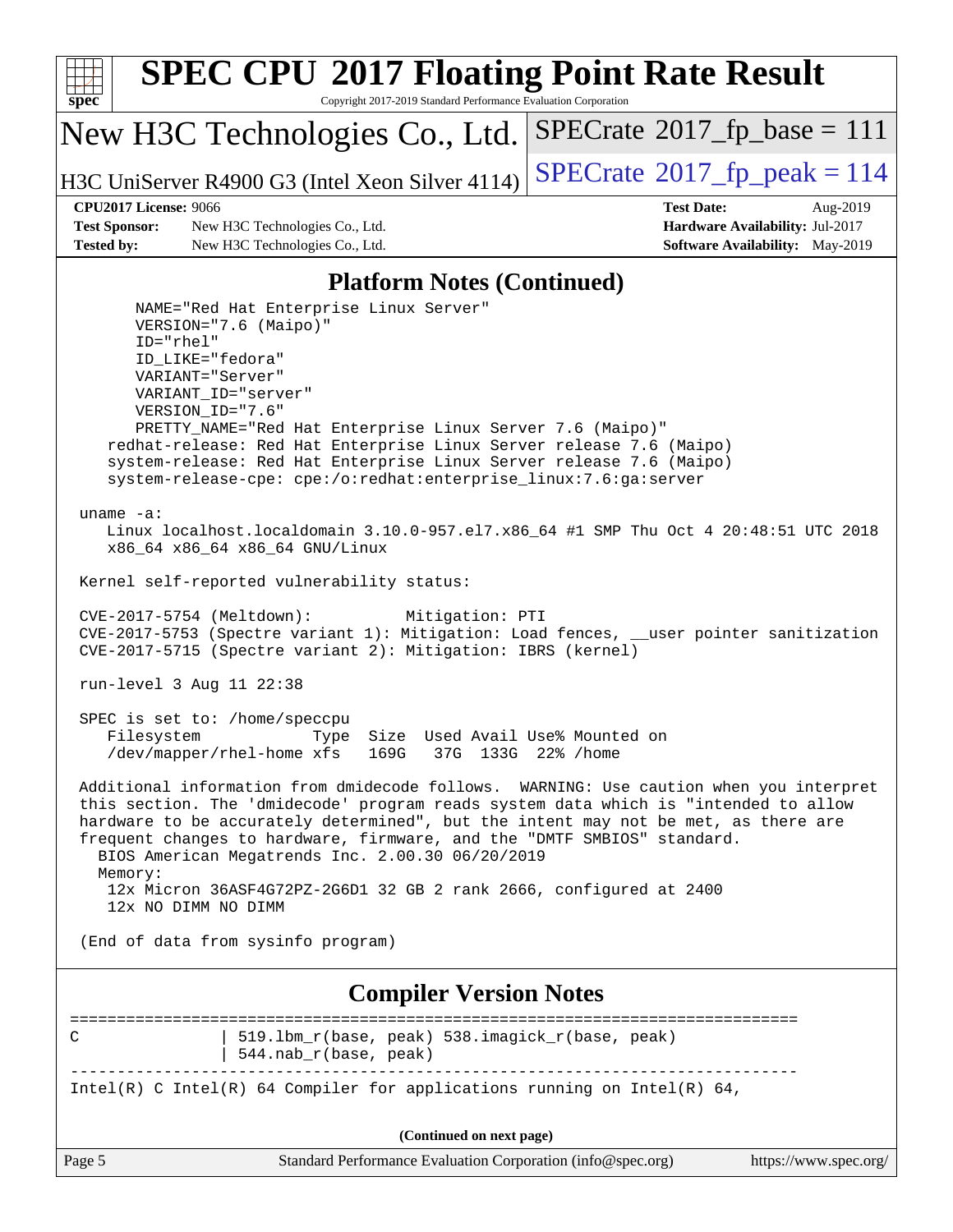| $spec^*$ |                                                                           | <b>SPEC CPU®2017 Floating Point Rate Result</b><br>Copyright 2017-2019 Standard Performance Evaluation Corporation                                                                                                                                                                                                                                                                                                                                                                                                                                                   |                                              |                                                                                       |
|----------|---------------------------------------------------------------------------|----------------------------------------------------------------------------------------------------------------------------------------------------------------------------------------------------------------------------------------------------------------------------------------------------------------------------------------------------------------------------------------------------------------------------------------------------------------------------------------------------------------------------------------------------------------------|----------------------------------------------|---------------------------------------------------------------------------------------|
|          |                                                                           | New H3C Technologies Co., Ltd.                                                                                                                                                                                                                                                                                                                                                                                                                                                                                                                                       | $SPECrate^{\circ}2017_fp\_base = 111$        |                                                                                       |
|          |                                                                           | H3C UniServer R4900 G3 (Intel Xeon Silver 4114)                                                                                                                                                                                                                                                                                                                                                                                                                                                                                                                      | $SPECrate^{\circledcirc}2017_fp\_peak = 114$ |                                                                                       |
|          | <b>CPU2017 License: 9066</b><br><b>Test Sponsor:</b><br><b>Tested by:</b> | New H3C Technologies Co., Ltd.<br>New H3C Technologies Co., Ltd.                                                                                                                                                                                                                                                                                                                                                                                                                                                                                                     | <b>Test Date:</b>                            | Aug-2019<br>Hardware Availability: Jul-2017<br><b>Software Availability:</b> May-2019 |
|          |                                                                           | <b>Compiler Version Notes (Continued)</b><br>Version 19.0.4.227 Build 20190416<br>Copyright (C) 1985-2019 Intel Corporation. All rights reserved.                                                                                                                                                                                                                                                                                                                                                                                                                    |                                              |                                                                                       |
| C++      |                                                                           | $508.namd_r(base, peak) 510.parest_r(base, peak)$                                                                                                                                                                                                                                                                                                                                                                                                                                                                                                                    |                                              |                                                                                       |
|          |                                                                           | Intel(R) $C++$ Intel(R) 64 Compiler for applications running on Intel(R) 64,<br>Version 19.0.4.227 Build 20190416<br>Copyright (C) 1985-2019 Intel Corporation. All rights reserved.                                                                                                                                                                                                                                                                                                                                                                                 |                                              |                                                                                       |
| C++, C   |                                                                           | 511.povray_r(base, peak) 526.blender_r(base, peak)                                                                                                                                                                                                                                                                                                                                                                                                                                                                                                                   |                                              |                                                                                       |
|          |                                                                           | $Intel(R)$ C++ Intel(R) 64 Compiler for applications running on Intel(R) 64,<br>Version 19.0.4.227 Build 20190416<br>Copyright (C) 1985-2019 Intel Corporation. All rights reserved.<br>$Intel(R)$ C Intel(R) 64 Compiler for applications running on Intel(R) 64,<br>Version 19.0.4.227 Build 20190416<br>Copyright (C) 1985-2019 Intel Corporation. All rights reserved.                                                                                                                                                                                           |                                              |                                                                                       |
|          |                                                                           | =============================<br>$C++$ , C, Fortran   507.cactuBSSN_r(base, peak)                                                                                                                                                                                                                                                                                                                                                                                                                                                                                    |                                              |                                                                                       |
|          |                                                                           | Intel(R) $C++$ Intel(R) 64 Compiler for applications running on Intel(R) 64,<br>Version 19.0.4.227 Build 20190416<br>Copyright (C) 1985-2019 Intel Corporation. All rights reserved.<br>Intel(R) C Intel(R) 64 Compiler for applications running on Intel(R) 64,<br>Version 19.0.4.227 Build 20190416<br>Copyright (C) 1985-2019 Intel Corporation. All rights reserved.<br>$Intel(R)$ Fortran Intel(R) 64 Compiler for applications running on Intel(R)<br>64, Version 19.0.4.227 Build 20190416<br>Copyright (C) 1985-2019 Intel Corporation. All rights reserved. |                                              |                                                                                       |
|          |                                                                           |                                                                                                                                                                                                                                                                                                                                                                                                                                                                                                                                                                      |                                              |                                                                                       |
|          | Fortran                                                                   | 503.bwaves_r(base, peak) 549.fotonik3d_r(base, peak)<br>554.roms_r(base, peak)                                                                                                                                                                                                                                                                                                                                                                                                                                                                                       |                                              |                                                                                       |
|          |                                                                           | $Intel(R)$ Fortran Intel(R) 64 Compiler for applications running on Intel(R)<br>64, Version 19.0.4.227 Build 20190416<br>Copyright (C) 1985-2019 Intel Corporation. All rights reserved.                                                                                                                                                                                                                                                                                                                                                                             |                                              |                                                                                       |
|          |                                                                           |                                                                                                                                                                                                                                                                                                                                                                                                                                                                                                                                                                      |                                              |                                                                                       |
|          |                                                                           | (Continued on next page)                                                                                                                                                                                                                                                                                                                                                                                                                                                                                                                                             |                                              |                                                                                       |
| Page 6   |                                                                           | Standard Performance Evaluation Corporation (info@spec.org)                                                                                                                                                                                                                                                                                                                                                                                                                                                                                                          |                                              | https://www.spec.org/                                                                 |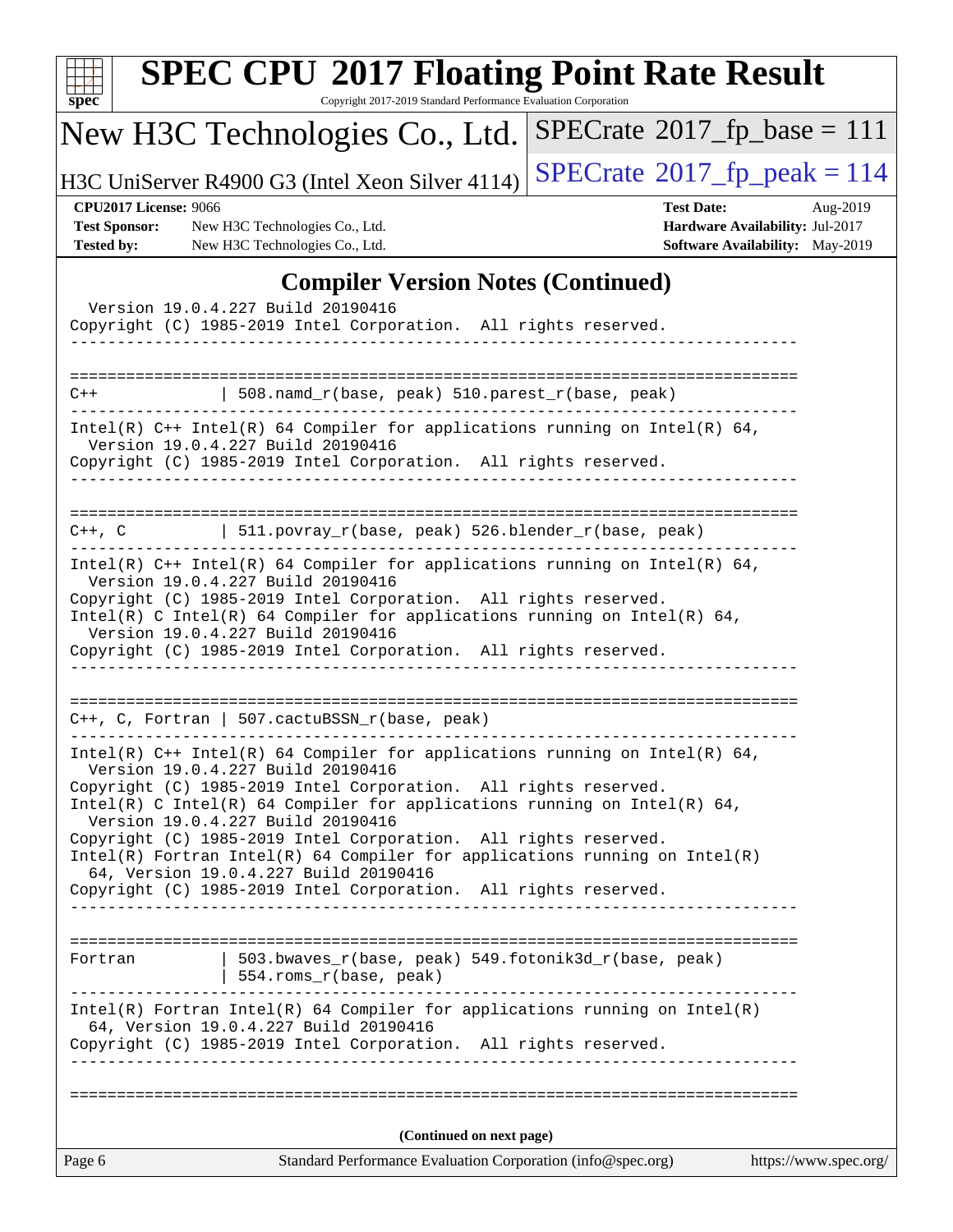

## **[SPEC CPU](http://www.spec.org/auto/cpu2017/Docs/result-fields.html#SPECCPU2017FloatingPointRateResult)[2017 Floating Point Rate Result](http://www.spec.org/auto/cpu2017/Docs/result-fields.html#SPECCPU2017FloatingPointRateResult)**

Copyright 2017-2019 Standard Performance Evaluation Corporation

#### New H3C Technologies Co., Ltd.

H3C UniServer R4900 G3 (Intel Xeon Silver 4114)  $\left|$  [SPECrate](http://www.spec.org/auto/cpu2017/Docs/result-fields.html#SPECrate2017fppeak)®[2017\\_fp\\_peak = 1](http://www.spec.org/auto/cpu2017/Docs/result-fields.html#SPECrate2017fppeak)14

 $SPECrate^{\circ}2017_fp\_base = 111$  $SPECrate^{\circ}2017_fp\_base = 111$ 

**[Test Sponsor:](http://www.spec.org/auto/cpu2017/Docs/result-fields.html#TestSponsor)** New H3C Technologies Co., Ltd. **[Hardware Availability:](http://www.spec.org/auto/cpu2017/Docs/result-fields.html#HardwareAvailability)** Jul-2017 **[Tested by:](http://www.spec.org/auto/cpu2017/Docs/result-fields.html#Testedby)** New H3C Technologies Co., Ltd. **[Software Availability:](http://www.spec.org/auto/cpu2017/Docs/result-fields.html#SoftwareAvailability)** May-2019

**[CPU2017 License:](http://www.spec.org/auto/cpu2017/Docs/result-fields.html#CPU2017License)** 9066 **[Test Date:](http://www.spec.org/auto/cpu2017/Docs/result-fields.html#TestDate)** Aug-2019

#### **[Compiler Version Notes \(Continued\)](http://www.spec.org/auto/cpu2017/Docs/result-fields.html#CompilerVersionNotes)**

Fortran, C | 521.wrf\_r(base, peak) 527.cam4\_r(base, peak)

------------------------------------------------------------------------------ Intel(R) Fortran Intel(R) 64 Compiler for applications running on Intel(R) 64, Version 19.0.4.227 Build 20190416 Copyright (C) 1985-2019 Intel Corporation. All rights reserved. Intel(R) C Intel(R) 64 Compiler for applications running on Intel(R) 64, Version 19.0.4.227 Build 20190416 Copyright (C) 1985-2019 Intel Corporation. All rights reserved. ------------------------------------------------------------------------------

#### **[Base Compiler Invocation](http://www.spec.org/auto/cpu2017/Docs/result-fields.html#BaseCompilerInvocation)**

[C benchmarks](http://www.spec.org/auto/cpu2017/Docs/result-fields.html#Cbenchmarks):

[icc -m64 -std=c11](http://www.spec.org/cpu2017/results/res2019q3/cpu2017-20190814-16746.flags.html#user_CCbase_intel_icc_64bit_c11_33ee0cdaae7deeeab2a9725423ba97205ce30f63b9926c2519791662299b76a0318f32ddfffdc46587804de3178b4f9328c46fa7c2b0cd779d7a61945c91cd35)

[C++ benchmarks:](http://www.spec.org/auto/cpu2017/Docs/result-fields.html#CXXbenchmarks) [icpc -m64](http://www.spec.org/cpu2017/results/res2019q3/cpu2017-20190814-16746.flags.html#user_CXXbase_intel_icpc_64bit_4ecb2543ae3f1412ef961e0650ca070fec7b7afdcd6ed48761b84423119d1bf6bdf5cad15b44d48e7256388bc77273b966e5eb805aefd121eb22e9299b2ec9d9)

[Fortran benchmarks](http://www.spec.org/auto/cpu2017/Docs/result-fields.html#Fortranbenchmarks): [ifort -m64](http://www.spec.org/cpu2017/results/res2019q3/cpu2017-20190814-16746.flags.html#user_FCbase_intel_ifort_64bit_24f2bb282fbaeffd6157abe4f878425411749daecae9a33200eee2bee2fe76f3b89351d69a8130dd5949958ce389cf37ff59a95e7a40d588e8d3a57e0c3fd751)

[Benchmarks using both Fortran and C](http://www.spec.org/auto/cpu2017/Docs/result-fields.html#BenchmarksusingbothFortranandC): [ifort -m64](http://www.spec.org/cpu2017/results/res2019q3/cpu2017-20190814-16746.flags.html#user_CC_FCbase_intel_ifort_64bit_24f2bb282fbaeffd6157abe4f878425411749daecae9a33200eee2bee2fe76f3b89351d69a8130dd5949958ce389cf37ff59a95e7a40d588e8d3a57e0c3fd751) [icc -m64 -std=c11](http://www.spec.org/cpu2017/results/res2019q3/cpu2017-20190814-16746.flags.html#user_CC_FCbase_intel_icc_64bit_c11_33ee0cdaae7deeeab2a9725423ba97205ce30f63b9926c2519791662299b76a0318f32ddfffdc46587804de3178b4f9328c46fa7c2b0cd779d7a61945c91cd35)

[Benchmarks using both C and C++](http://www.spec.org/auto/cpu2017/Docs/result-fields.html#BenchmarksusingbothCandCXX): [icpc -m64](http://www.spec.org/cpu2017/results/res2019q3/cpu2017-20190814-16746.flags.html#user_CC_CXXbase_intel_icpc_64bit_4ecb2543ae3f1412ef961e0650ca070fec7b7afdcd6ed48761b84423119d1bf6bdf5cad15b44d48e7256388bc77273b966e5eb805aefd121eb22e9299b2ec9d9) [icc -m64 -std=c11](http://www.spec.org/cpu2017/results/res2019q3/cpu2017-20190814-16746.flags.html#user_CC_CXXbase_intel_icc_64bit_c11_33ee0cdaae7deeeab2a9725423ba97205ce30f63b9926c2519791662299b76a0318f32ddfffdc46587804de3178b4f9328c46fa7c2b0cd779d7a61945c91cd35)

[Benchmarks using Fortran, C, and C++:](http://www.spec.org/auto/cpu2017/Docs/result-fields.html#BenchmarksusingFortranCandCXX) [icpc -m64](http://www.spec.org/cpu2017/results/res2019q3/cpu2017-20190814-16746.flags.html#user_CC_CXX_FCbase_intel_icpc_64bit_4ecb2543ae3f1412ef961e0650ca070fec7b7afdcd6ed48761b84423119d1bf6bdf5cad15b44d48e7256388bc77273b966e5eb805aefd121eb22e9299b2ec9d9) [icc -m64 -std=c11](http://www.spec.org/cpu2017/results/res2019q3/cpu2017-20190814-16746.flags.html#user_CC_CXX_FCbase_intel_icc_64bit_c11_33ee0cdaae7deeeab2a9725423ba97205ce30f63b9926c2519791662299b76a0318f32ddfffdc46587804de3178b4f9328c46fa7c2b0cd779d7a61945c91cd35) [ifort -m64](http://www.spec.org/cpu2017/results/res2019q3/cpu2017-20190814-16746.flags.html#user_CC_CXX_FCbase_intel_ifort_64bit_24f2bb282fbaeffd6157abe4f878425411749daecae9a33200eee2bee2fe76f3b89351d69a8130dd5949958ce389cf37ff59a95e7a40d588e8d3a57e0c3fd751)

## **[Base Portability Flags](http://www.spec.org/auto/cpu2017/Docs/result-fields.html#BasePortabilityFlags)**

 503.bwaves\_r: [-DSPEC\\_LP64](http://www.spec.org/cpu2017/results/res2019q3/cpu2017-20190814-16746.flags.html#suite_basePORTABILITY503_bwaves_r_DSPEC_LP64) 507.cactuBSSN\_r: [-DSPEC\\_LP64](http://www.spec.org/cpu2017/results/res2019q3/cpu2017-20190814-16746.flags.html#suite_basePORTABILITY507_cactuBSSN_r_DSPEC_LP64) 508.namd\_r: [-DSPEC\\_LP64](http://www.spec.org/cpu2017/results/res2019q3/cpu2017-20190814-16746.flags.html#suite_basePORTABILITY508_namd_r_DSPEC_LP64) 510.parest\_r: [-DSPEC\\_LP64](http://www.spec.org/cpu2017/results/res2019q3/cpu2017-20190814-16746.flags.html#suite_basePORTABILITY510_parest_r_DSPEC_LP64) 511.povray\_r: [-DSPEC\\_LP64](http://www.spec.org/cpu2017/results/res2019q3/cpu2017-20190814-16746.flags.html#suite_basePORTABILITY511_povray_r_DSPEC_LP64) 519.lbm\_r: [-DSPEC\\_LP64](http://www.spec.org/cpu2017/results/res2019q3/cpu2017-20190814-16746.flags.html#suite_basePORTABILITY519_lbm_r_DSPEC_LP64) 521.wrf\_r: [-DSPEC\\_LP64](http://www.spec.org/cpu2017/results/res2019q3/cpu2017-20190814-16746.flags.html#suite_basePORTABILITY521_wrf_r_DSPEC_LP64) [-DSPEC\\_CASE\\_FLAG](http://www.spec.org/cpu2017/results/res2019q3/cpu2017-20190814-16746.flags.html#b521.wrf_r_baseCPORTABILITY_DSPEC_CASE_FLAG) [-convert big\\_endian](http://www.spec.org/cpu2017/results/res2019q3/cpu2017-20190814-16746.flags.html#user_baseFPORTABILITY521_wrf_r_convert_big_endian_c3194028bc08c63ac5d04de18c48ce6d347e4e562e8892b8bdbdc0214820426deb8554edfa529a3fb25a586e65a3d812c835984020483e7e73212c4d31a38223) 526.blender\_r: [-DSPEC\\_LP64](http://www.spec.org/cpu2017/results/res2019q3/cpu2017-20190814-16746.flags.html#suite_basePORTABILITY526_blender_r_DSPEC_LP64) [-DSPEC\\_LINUX](http://www.spec.org/cpu2017/results/res2019q3/cpu2017-20190814-16746.flags.html#b526.blender_r_baseCPORTABILITY_DSPEC_LINUX) [-funsigned-char](http://www.spec.org/cpu2017/results/res2019q3/cpu2017-20190814-16746.flags.html#user_baseCPORTABILITY526_blender_r_force_uchar_40c60f00ab013830e2dd6774aeded3ff59883ba5a1fc5fc14077f794d777847726e2a5858cbc7672e36e1b067e7e5c1d9a74f7176df07886a243d7cc18edfe67) 527.cam4\_r: [-DSPEC\\_LP64](http://www.spec.org/cpu2017/results/res2019q3/cpu2017-20190814-16746.flags.html#suite_basePORTABILITY527_cam4_r_DSPEC_LP64) [-DSPEC\\_CASE\\_FLAG](http://www.spec.org/cpu2017/results/res2019q3/cpu2017-20190814-16746.flags.html#b527.cam4_r_baseCPORTABILITY_DSPEC_CASE_FLAG) 538.imagick\_r: [-DSPEC\\_LP64](http://www.spec.org/cpu2017/results/res2019q3/cpu2017-20190814-16746.flags.html#suite_basePORTABILITY538_imagick_r_DSPEC_LP64) 544.nab\_r: [-DSPEC\\_LP64](http://www.spec.org/cpu2017/results/res2019q3/cpu2017-20190814-16746.flags.html#suite_basePORTABILITY544_nab_r_DSPEC_LP64)

**(Continued on next page)**

Page 7 Standard Performance Evaluation Corporation [\(info@spec.org\)](mailto:info@spec.org) <https://www.spec.org/>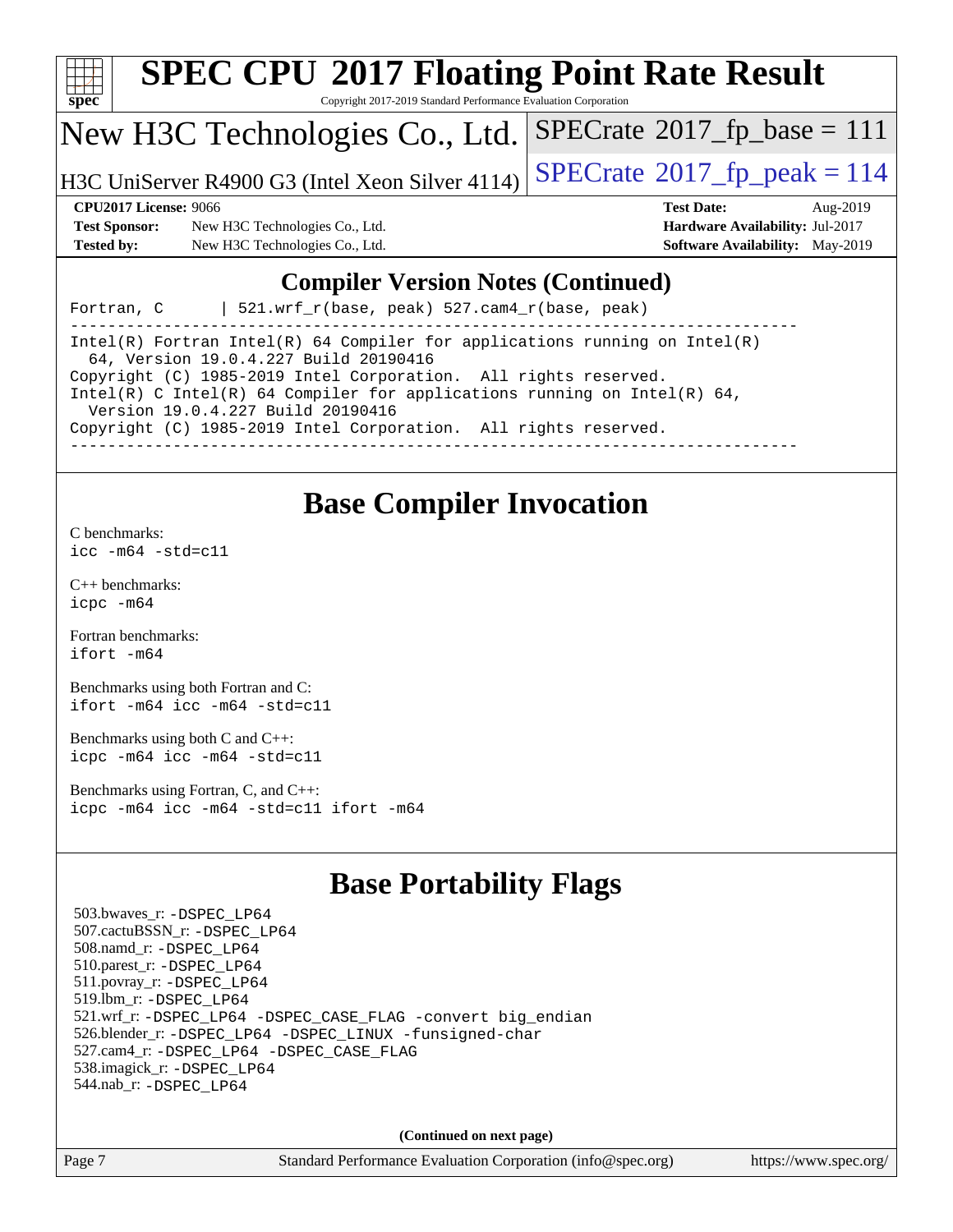

## **[SPEC CPU](http://www.spec.org/auto/cpu2017/Docs/result-fields.html#SPECCPU2017FloatingPointRateResult)[2017 Floating Point Rate Result](http://www.spec.org/auto/cpu2017/Docs/result-fields.html#SPECCPU2017FloatingPointRateResult)**

Copyright 2017-2019 Standard Performance Evaluation Corporation

## New H3C Technologies Co., Ltd.

H3C UniServer R4900 G3 (Intel Xeon Silver 4114)  $\vert$  [SPECrate](http://www.spec.org/auto/cpu2017/Docs/result-fields.html#SPECrate2017fppeak)®[2017\\_fp\\_peak = 1](http://www.spec.org/auto/cpu2017/Docs/result-fields.html#SPECrate2017fppeak)14

 $SPECTate@2017_fp\_base = 111$ 

**[Test Sponsor:](http://www.spec.org/auto/cpu2017/Docs/result-fields.html#TestSponsor)** New H3C Technologies Co., Ltd. **[Hardware Availability:](http://www.spec.org/auto/cpu2017/Docs/result-fields.html#HardwareAvailability)** Jul-2017 **[Tested by:](http://www.spec.org/auto/cpu2017/Docs/result-fields.html#Testedby)** New H3C Technologies Co., Ltd. **[Software Availability:](http://www.spec.org/auto/cpu2017/Docs/result-fields.html#SoftwareAvailability)** May-2019

**[CPU2017 License:](http://www.spec.org/auto/cpu2017/Docs/result-fields.html#CPU2017License)** 9066 **[Test Date:](http://www.spec.org/auto/cpu2017/Docs/result-fields.html#TestDate)** Aug-2019

### **[Base Portability Flags \(Continued\)](http://www.spec.org/auto/cpu2017/Docs/result-fields.html#BasePortabilityFlags)**

 549.fotonik3d\_r: [-DSPEC\\_LP64](http://www.spec.org/cpu2017/results/res2019q3/cpu2017-20190814-16746.flags.html#suite_basePORTABILITY549_fotonik3d_r_DSPEC_LP64) 554.roms\_r: [-DSPEC\\_LP64](http://www.spec.org/cpu2017/results/res2019q3/cpu2017-20190814-16746.flags.html#suite_basePORTABILITY554_roms_r_DSPEC_LP64)

#### **[Base Optimization Flags](http://www.spec.org/auto/cpu2017/Docs/result-fields.html#BaseOptimizationFlags)**

[C benchmarks](http://www.spec.org/auto/cpu2017/Docs/result-fields.html#Cbenchmarks):

[-xCORE-AVX512](http://www.spec.org/cpu2017/results/res2019q3/cpu2017-20190814-16746.flags.html#user_CCbase_f-xCORE-AVX512) [-ipo](http://www.spec.org/cpu2017/results/res2019q3/cpu2017-20190814-16746.flags.html#user_CCbase_f-ipo) [-O3](http://www.spec.org/cpu2017/results/res2019q3/cpu2017-20190814-16746.flags.html#user_CCbase_f-O3) [-no-prec-div](http://www.spec.org/cpu2017/results/res2019q3/cpu2017-20190814-16746.flags.html#user_CCbase_f-no-prec-div) [-qopt-prefetch](http://www.spec.org/cpu2017/results/res2019q3/cpu2017-20190814-16746.flags.html#user_CCbase_f-qopt-prefetch) [-ffinite-math-only](http://www.spec.org/cpu2017/results/res2019q3/cpu2017-20190814-16746.flags.html#user_CCbase_f_finite_math_only_cb91587bd2077682c4b38af759c288ed7c732db004271a9512da14a4f8007909a5f1427ecbf1a0fb78ff2a814402c6114ac565ca162485bbcae155b5e4258871) [-qopt-mem-layout-trans=4](http://www.spec.org/cpu2017/results/res2019q3/cpu2017-20190814-16746.flags.html#user_CCbase_f-qopt-mem-layout-trans_fa39e755916c150a61361b7846f310bcdf6f04e385ef281cadf3647acec3f0ae266d1a1d22d972a7087a248fd4e6ca390a3634700869573d231a252c784941a8)

[C++ benchmarks:](http://www.spec.org/auto/cpu2017/Docs/result-fields.html#CXXbenchmarks)

[-xCORE-AVX512](http://www.spec.org/cpu2017/results/res2019q3/cpu2017-20190814-16746.flags.html#user_CXXbase_f-xCORE-AVX512) [-ipo](http://www.spec.org/cpu2017/results/res2019q3/cpu2017-20190814-16746.flags.html#user_CXXbase_f-ipo) -03 [-no-prec-div](http://www.spec.org/cpu2017/results/res2019q3/cpu2017-20190814-16746.flags.html#user_CXXbase_f-no-prec-div) [-qopt-prefetch](http://www.spec.org/cpu2017/results/res2019q3/cpu2017-20190814-16746.flags.html#user_CXXbase_f-qopt-prefetch) [-ffinite-math-only](http://www.spec.org/cpu2017/results/res2019q3/cpu2017-20190814-16746.flags.html#user_CXXbase_f_finite_math_only_cb91587bd2077682c4b38af759c288ed7c732db004271a9512da14a4f8007909a5f1427ecbf1a0fb78ff2a814402c6114ac565ca162485bbcae155b5e4258871) [-qopt-mem-layout-trans=4](http://www.spec.org/cpu2017/results/res2019q3/cpu2017-20190814-16746.flags.html#user_CXXbase_f-qopt-mem-layout-trans_fa39e755916c150a61361b7846f310bcdf6f04e385ef281cadf3647acec3f0ae266d1a1d22d972a7087a248fd4e6ca390a3634700869573d231a252c784941a8)

[Fortran benchmarks](http://www.spec.org/auto/cpu2017/Docs/result-fields.html#Fortranbenchmarks):

[-xCORE-AVX512](http://www.spec.org/cpu2017/results/res2019q3/cpu2017-20190814-16746.flags.html#user_FCbase_f-xCORE-AVX512) [-ipo](http://www.spec.org/cpu2017/results/res2019q3/cpu2017-20190814-16746.flags.html#user_FCbase_f-ipo) [-O3](http://www.spec.org/cpu2017/results/res2019q3/cpu2017-20190814-16746.flags.html#user_FCbase_f-O3) [-no-prec-div](http://www.spec.org/cpu2017/results/res2019q3/cpu2017-20190814-16746.flags.html#user_FCbase_f-no-prec-div) [-qopt-prefetch](http://www.spec.org/cpu2017/results/res2019q3/cpu2017-20190814-16746.flags.html#user_FCbase_f-qopt-prefetch) [-ffinite-math-only](http://www.spec.org/cpu2017/results/res2019q3/cpu2017-20190814-16746.flags.html#user_FCbase_f_finite_math_only_cb91587bd2077682c4b38af759c288ed7c732db004271a9512da14a4f8007909a5f1427ecbf1a0fb78ff2a814402c6114ac565ca162485bbcae155b5e4258871) [-qopt-mem-layout-trans=4](http://www.spec.org/cpu2017/results/res2019q3/cpu2017-20190814-16746.flags.html#user_FCbase_f-qopt-mem-layout-trans_fa39e755916c150a61361b7846f310bcdf6f04e385ef281cadf3647acec3f0ae266d1a1d22d972a7087a248fd4e6ca390a3634700869573d231a252c784941a8) [-auto](http://www.spec.org/cpu2017/results/res2019q3/cpu2017-20190814-16746.flags.html#user_FCbase_f-auto) [-nostandard-realloc-lhs](http://www.spec.org/cpu2017/results/res2019q3/cpu2017-20190814-16746.flags.html#user_FCbase_f_2003_std_realloc_82b4557e90729c0f113870c07e44d33d6f5a304b4f63d4c15d2d0f1fab99f5daaed73bdb9275d9ae411527f28b936061aa8b9c8f2d63842963b95c9dd6426b8a) [-align array32byte](http://www.spec.org/cpu2017/results/res2019q3/cpu2017-20190814-16746.flags.html#user_FCbase_align_array32byte_b982fe038af199962ba9a80c053b8342c548c85b40b8e86eb3cc33dee0d7986a4af373ac2d51c3f7cf710a18d62fdce2948f201cd044323541f22fc0fffc51b6)

[Benchmarks using both Fortran and C](http://www.spec.org/auto/cpu2017/Docs/result-fields.html#BenchmarksusingbothFortranandC):

[-xCORE-AVX512](http://www.spec.org/cpu2017/results/res2019q3/cpu2017-20190814-16746.flags.html#user_CC_FCbase_f-xCORE-AVX512) [-ipo](http://www.spec.org/cpu2017/results/res2019q3/cpu2017-20190814-16746.flags.html#user_CC_FCbase_f-ipo) [-O3](http://www.spec.org/cpu2017/results/res2019q3/cpu2017-20190814-16746.flags.html#user_CC_FCbase_f-O3) [-no-prec-div](http://www.spec.org/cpu2017/results/res2019q3/cpu2017-20190814-16746.flags.html#user_CC_FCbase_f-no-prec-div) [-qopt-prefetch](http://www.spec.org/cpu2017/results/res2019q3/cpu2017-20190814-16746.flags.html#user_CC_FCbase_f-qopt-prefetch) [-ffinite-math-only](http://www.spec.org/cpu2017/results/res2019q3/cpu2017-20190814-16746.flags.html#user_CC_FCbase_f_finite_math_only_cb91587bd2077682c4b38af759c288ed7c732db004271a9512da14a4f8007909a5f1427ecbf1a0fb78ff2a814402c6114ac565ca162485bbcae155b5e4258871) [-qopt-mem-layout-trans=4](http://www.spec.org/cpu2017/results/res2019q3/cpu2017-20190814-16746.flags.html#user_CC_FCbase_f-qopt-mem-layout-trans_fa39e755916c150a61361b7846f310bcdf6f04e385ef281cadf3647acec3f0ae266d1a1d22d972a7087a248fd4e6ca390a3634700869573d231a252c784941a8) [-auto](http://www.spec.org/cpu2017/results/res2019q3/cpu2017-20190814-16746.flags.html#user_CC_FCbase_f-auto) [-nostandard-realloc-lhs](http://www.spec.org/cpu2017/results/res2019q3/cpu2017-20190814-16746.flags.html#user_CC_FCbase_f_2003_std_realloc_82b4557e90729c0f113870c07e44d33d6f5a304b4f63d4c15d2d0f1fab99f5daaed73bdb9275d9ae411527f28b936061aa8b9c8f2d63842963b95c9dd6426b8a) [-align array32byte](http://www.spec.org/cpu2017/results/res2019q3/cpu2017-20190814-16746.flags.html#user_CC_FCbase_align_array32byte_b982fe038af199962ba9a80c053b8342c548c85b40b8e86eb3cc33dee0d7986a4af373ac2d51c3f7cf710a18d62fdce2948f201cd044323541f22fc0fffc51b6)

[Benchmarks using both C and C++](http://www.spec.org/auto/cpu2017/Docs/result-fields.html#BenchmarksusingbothCandCXX):

```
-xCORE-AVX512 -ipo -O3 -no-prec-div -qopt-prefetch
-ffinite-math-only -qopt-mem-layout-trans=4
```
#### [Benchmarks using Fortran, C, and C++:](http://www.spec.org/auto/cpu2017/Docs/result-fields.html#BenchmarksusingFortranCandCXX)

```
-xCORE-AVX512 -ipo -O3 -no-prec-div -qopt-prefetch
-ffinite-math-only -qopt-mem-layout-trans=4 -auto
-nostandard-realloc-lhs -align array32byte
```
### **[Peak Compiler Invocation](http://www.spec.org/auto/cpu2017/Docs/result-fields.html#PeakCompilerInvocation)**

[C benchmarks](http://www.spec.org/auto/cpu2017/Docs/result-fields.html#Cbenchmarks): [icc -m64 -std=c11](http://www.spec.org/cpu2017/results/res2019q3/cpu2017-20190814-16746.flags.html#user_CCpeak_intel_icc_64bit_c11_33ee0cdaae7deeeab2a9725423ba97205ce30f63b9926c2519791662299b76a0318f32ddfffdc46587804de3178b4f9328c46fa7c2b0cd779d7a61945c91cd35)

[C++ benchmarks:](http://www.spec.org/auto/cpu2017/Docs/result-fields.html#CXXbenchmarks) [icpc -m64](http://www.spec.org/cpu2017/results/res2019q3/cpu2017-20190814-16746.flags.html#user_CXXpeak_intel_icpc_64bit_4ecb2543ae3f1412ef961e0650ca070fec7b7afdcd6ed48761b84423119d1bf6bdf5cad15b44d48e7256388bc77273b966e5eb805aefd121eb22e9299b2ec9d9)

[Fortran benchmarks](http://www.spec.org/auto/cpu2017/Docs/result-fields.html#Fortranbenchmarks): [ifort -m64](http://www.spec.org/cpu2017/results/res2019q3/cpu2017-20190814-16746.flags.html#user_FCpeak_intel_ifort_64bit_24f2bb282fbaeffd6157abe4f878425411749daecae9a33200eee2bee2fe76f3b89351d69a8130dd5949958ce389cf37ff59a95e7a40d588e8d3a57e0c3fd751)

**(Continued on next page)**

Page 8 Standard Performance Evaluation Corporation [\(info@spec.org\)](mailto:info@spec.org) <https://www.spec.org/>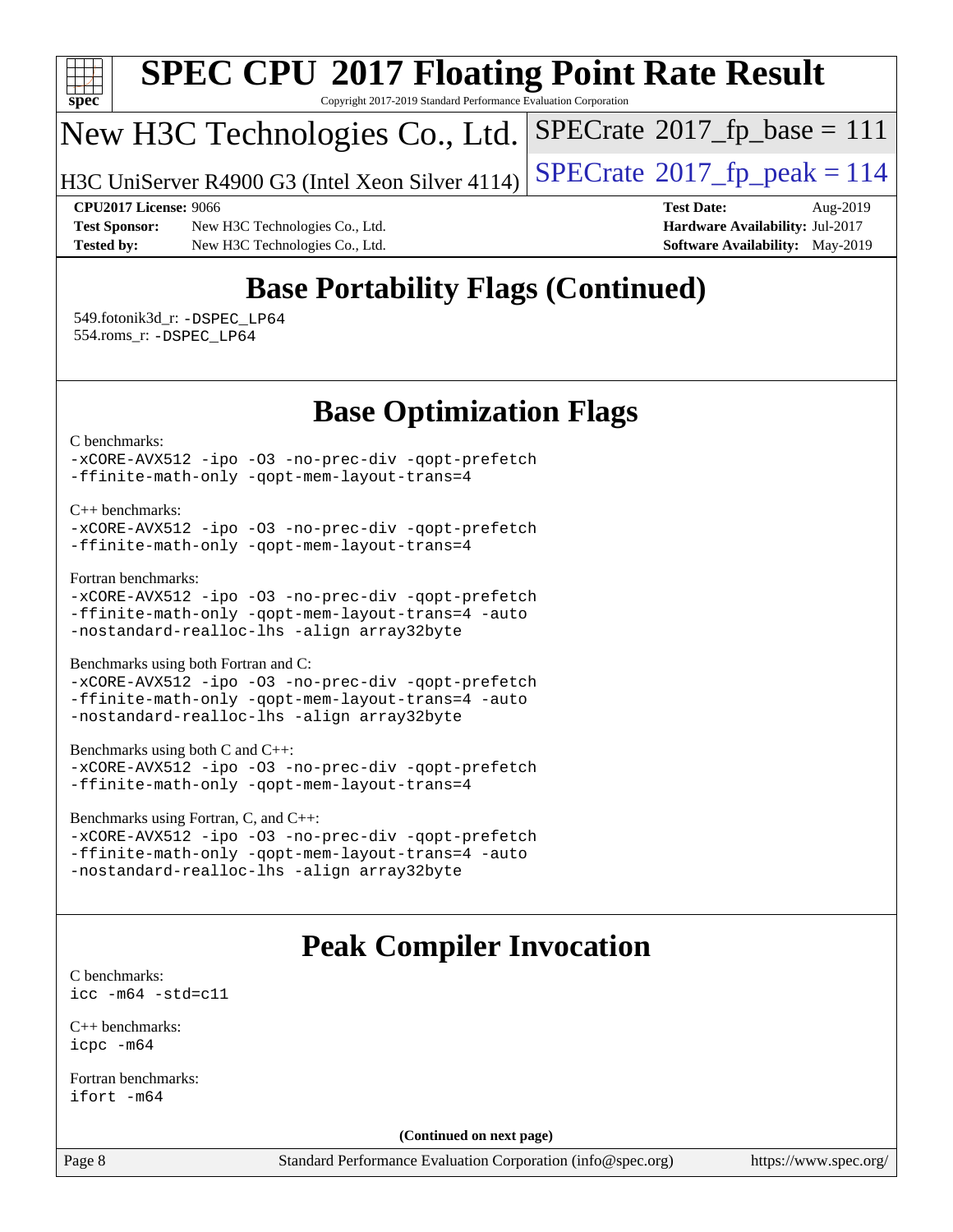

#### **[SPEC CPU](http://www.spec.org/auto/cpu2017/Docs/result-fields.html#SPECCPU2017FloatingPointRateResult)[2017 Floating Point Rate Result](http://www.spec.org/auto/cpu2017/Docs/result-fields.html#SPECCPU2017FloatingPointRateResult)** Copyright 2017-2019 Standard Performance Evaluation Corporation

### New H3C Technologies Co., Ltd.

H3C UniServer R4900 G3 (Intel Xeon Silver 4114)  $\vert$  [SPECrate](http://www.spec.org/auto/cpu2017/Docs/result-fields.html#SPECrate2017fppeak)®[2017\\_fp\\_peak = 1](http://www.spec.org/auto/cpu2017/Docs/result-fields.html#SPECrate2017fppeak)14

 $SPECTate$ <sup>®</sup>[2017\\_fp\\_base =](http://www.spec.org/auto/cpu2017/Docs/result-fields.html#SPECrate2017fpbase) 111

**[Test Sponsor:](http://www.spec.org/auto/cpu2017/Docs/result-fields.html#TestSponsor)** New H3C Technologies Co., Ltd. **[Hardware Availability:](http://www.spec.org/auto/cpu2017/Docs/result-fields.html#HardwareAvailability)** Jul-2017 **[Tested by:](http://www.spec.org/auto/cpu2017/Docs/result-fields.html#Testedby)** New H3C Technologies Co., Ltd. **[Software Availability:](http://www.spec.org/auto/cpu2017/Docs/result-fields.html#SoftwareAvailability)** May-2019

**[CPU2017 License:](http://www.spec.org/auto/cpu2017/Docs/result-fields.html#CPU2017License)** 9066 **[Test Date:](http://www.spec.org/auto/cpu2017/Docs/result-fields.html#TestDate)** Aug-2019

## **[Peak Compiler Invocation \(Continued\)](http://www.spec.org/auto/cpu2017/Docs/result-fields.html#PeakCompilerInvocation)**

[Benchmarks using both Fortran and C](http://www.spec.org/auto/cpu2017/Docs/result-fields.html#BenchmarksusingbothFortranandC): [ifort -m64](http://www.spec.org/cpu2017/results/res2019q3/cpu2017-20190814-16746.flags.html#user_CC_FCpeak_intel_ifort_64bit_24f2bb282fbaeffd6157abe4f878425411749daecae9a33200eee2bee2fe76f3b89351d69a8130dd5949958ce389cf37ff59a95e7a40d588e8d3a57e0c3fd751) [icc -m64 -std=c11](http://www.spec.org/cpu2017/results/res2019q3/cpu2017-20190814-16746.flags.html#user_CC_FCpeak_intel_icc_64bit_c11_33ee0cdaae7deeeab2a9725423ba97205ce30f63b9926c2519791662299b76a0318f32ddfffdc46587804de3178b4f9328c46fa7c2b0cd779d7a61945c91cd35)

[Benchmarks using both C and C++](http://www.spec.org/auto/cpu2017/Docs/result-fields.html#BenchmarksusingbothCandCXX): [icpc -m64](http://www.spec.org/cpu2017/results/res2019q3/cpu2017-20190814-16746.flags.html#user_CC_CXXpeak_intel_icpc_64bit_4ecb2543ae3f1412ef961e0650ca070fec7b7afdcd6ed48761b84423119d1bf6bdf5cad15b44d48e7256388bc77273b966e5eb805aefd121eb22e9299b2ec9d9) [icc -m64 -std=c11](http://www.spec.org/cpu2017/results/res2019q3/cpu2017-20190814-16746.flags.html#user_CC_CXXpeak_intel_icc_64bit_c11_33ee0cdaae7deeeab2a9725423ba97205ce30f63b9926c2519791662299b76a0318f32ddfffdc46587804de3178b4f9328c46fa7c2b0cd779d7a61945c91cd35)

[Benchmarks using Fortran, C, and C++:](http://www.spec.org/auto/cpu2017/Docs/result-fields.html#BenchmarksusingFortranCandCXX) [icpc -m64](http://www.spec.org/cpu2017/results/res2019q3/cpu2017-20190814-16746.flags.html#user_CC_CXX_FCpeak_intel_icpc_64bit_4ecb2543ae3f1412ef961e0650ca070fec7b7afdcd6ed48761b84423119d1bf6bdf5cad15b44d48e7256388bc77273b966e5eb805aefd121eb22e9299b2ec9d9) [icc -m64 -std=c11](http://www.spec.org/cpu2017/results/res2019q3/cpu2017-20190814-16746.flags.html#user_CC_CXX_FCpeak_intel_icc_64bit_c11_33ee0cdaae7deeeab2a9725423ba97205ce30f63b9926c2519791662299b76a0318f32ddfffdc46587804de3178b4f9328c46fa7c2b0cd779d7a61945c91cd35) [ifort -m64](http://www.spec.org/cpu2017/results/res2019q3/cpu2017-20190814-16746.flags.html#user_CC_CXX_FCpeak_intel_ifort_64bit_24f2bb282fbaeffd6157abe4f878425411749daecae9a33200eee2bee2fe76f3b89351d69a8130dd5949958ce389cf37ff59a95e7a40d588e8d3a57e0c3fd751)

### **[Peak Portability Flags](http://www.spec.org/auto/cpu2017/Docs/result-fields.html#PeakPortabilityFlags)**

Same as Base Portability Flags

## **[Peak Optimization Flags](http://www.spec.org/auto/cpu2017/Docs/result-fields.html#PeakOptimizationFlags)**

[C benchmarks](http://www.spec.org/auto/cpu2017/Docs/result-fields.html#Cbenchmarks):

```
 519.lbm_r: -prof-gen(pass 1) -prof-use(pass 2) -ipo -xCORE-AVX512
-O3 -no-prec-div -qopt-prefetch -ffinite-math-only
-qopt-mem-layout-trans=4
```

```
 538.imagick_r: -xCORE-AVX512 -ipo -O3 -no-prec-div -qopt-prefetch
-ffinite-math-only -qopt-mem-layout-trans=4
```
544.nab\_r: Same as 538.imagick\_r

[C++ benchmarks:](http://www.spec.org/auto/cpu2017/Docs/result-fields.html#CXXbenchmarks)

```
 508.namd_r: -prof-gen(pass 1) -prof-use(pass 2) -ipo -xCORE-AVX512
-O3 -no-prec-div -qopt-prefetch -ffinite-math-only
-qopt-mem-layout-trans=4
```

```
 510.parest_r: -xCORE-AVX512 -ipo -O3 -no-prec-div -qopt-prefetch
-ffinite-math-only -qopt-mem-layout-trans=4
```
[Fortran benchmarks](http://www.spec.org/auto/cpu2017/Docs/result-fields.html#Fortranbenchmarks):

```
 503.bwaves_r: -xCORE-AVX512 -ipo -O3 -no-prec-div -qopt-prefetch
-ffinite-math-only -qopt-mem-layout-trans=4 -auto
-nostandard-realloc-lhs -align array32byte
```
**(Continued on next page)**